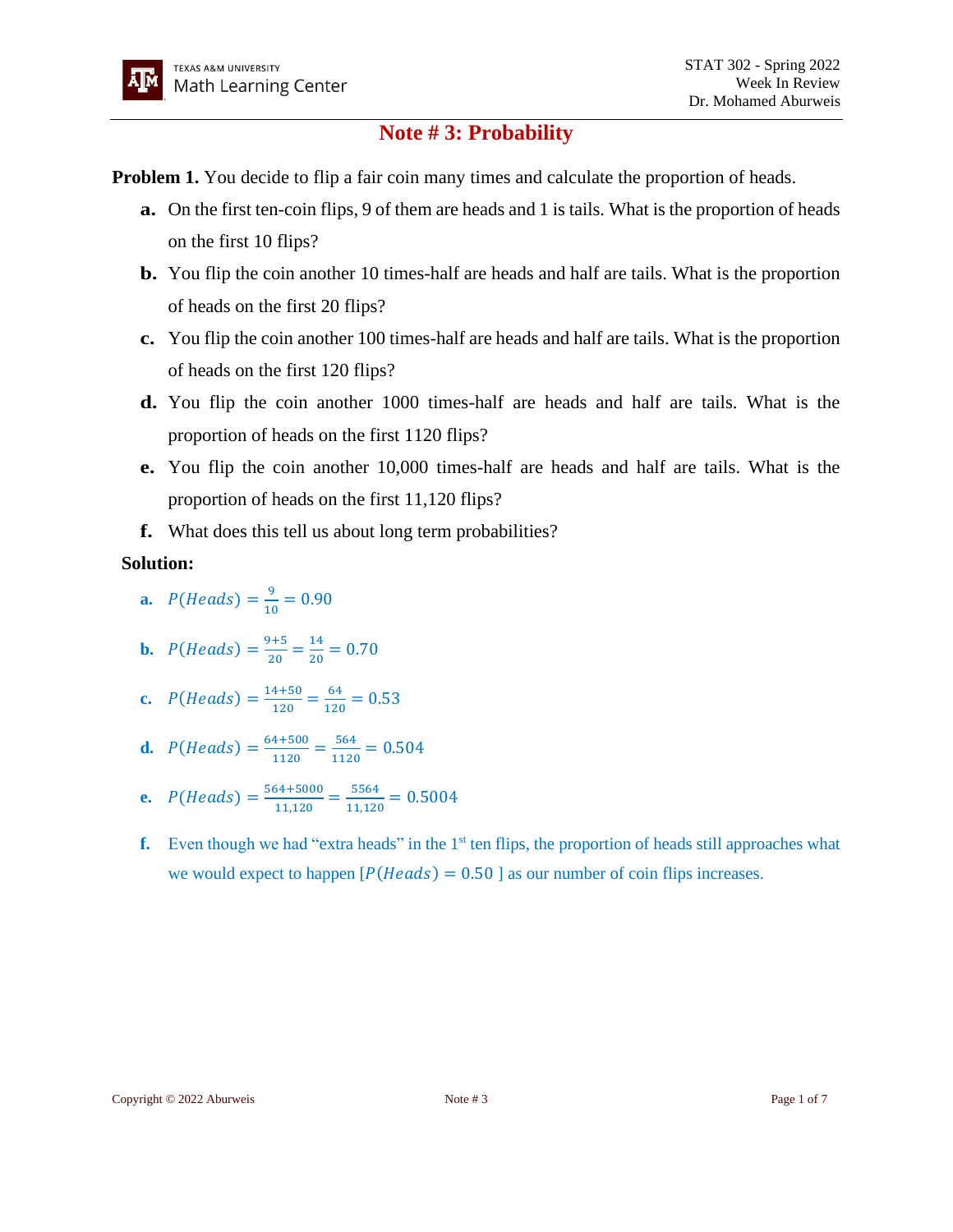

**Problem 2.** Use the space below to illustrate the following four concepts with Venn Diagrams: Disjoint Events, Complementary Events, Union of Two Events, Intersection of Two Events. **Solution:**

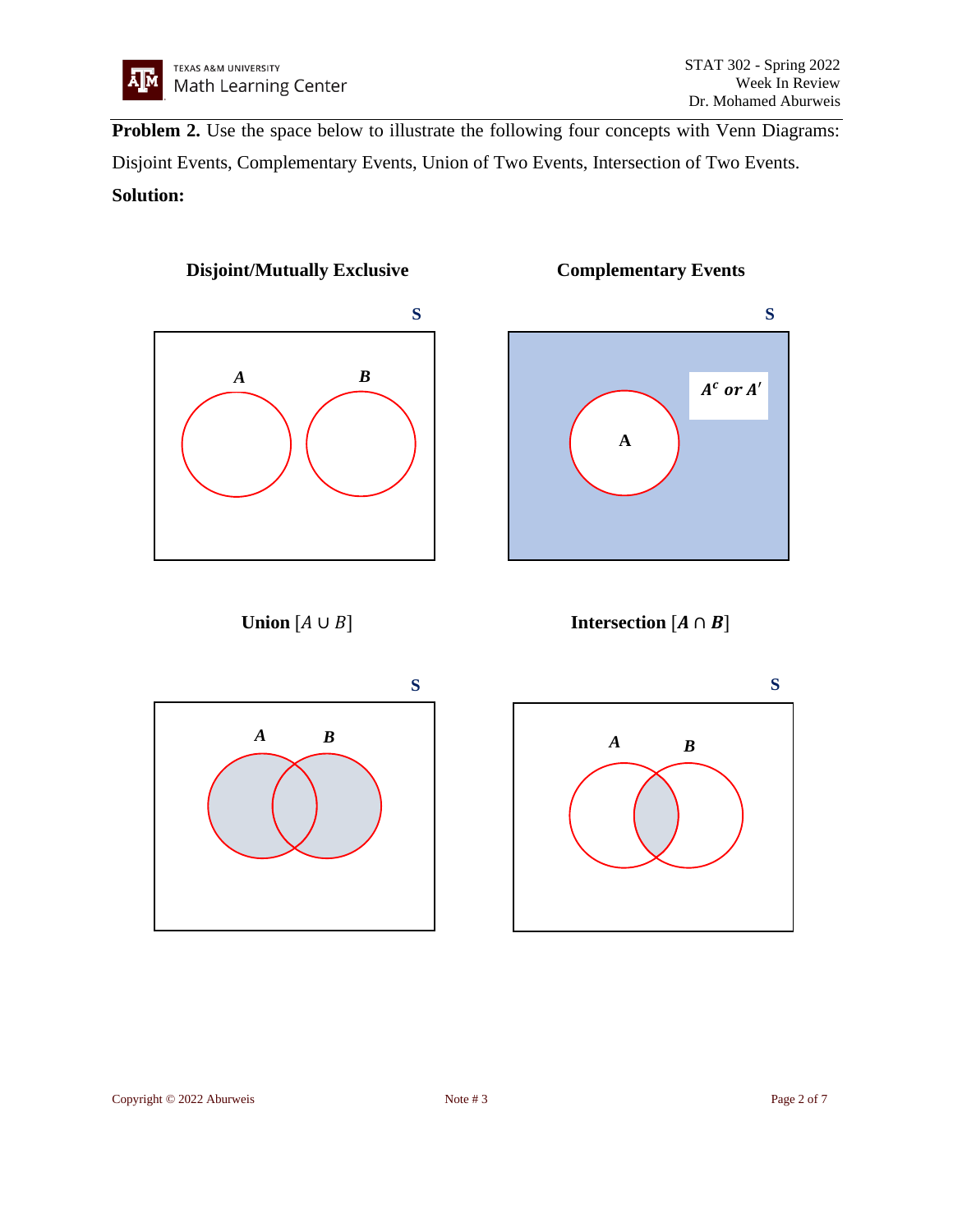**Problem 3.** Many times, when we are looking at probability problems, we are not asking about just one event, but rather a combination of events. Let's look at an example where we are looking at two different events: A student is taking a history class that has one midterm and one final exam. They believe that the chance of them getting an A on the midterm is 50%. They also believe the chance of them getting an A on the final exam is 50%. The student states that their chance of getting an A on at least one of the two tests is 100%. Is their reasoning correct? Why or why not? If it is incorrect, how would you solve for the probability of them getting an A on at least one of the two tests?

#### **Solution:**

- Getting A on MT and getting A on final are not disjoint.
- :  $P(A \cup B) = P(A) + P(B) P(A \cap B)$ , if A and B are disjoint:  $P(A \cap B) = 0$

 $P(\text{get an } A \text{ on } MT) = 0.50$  and  $P(\text{get an } A \text{ on } final) = 0.50$ 

 $P(\text{get an } A \text{ on } MT \cup \text{ get an } A \text{ on } final) = P(A \text{ on } MT) + P(A \text{ on } final) - P(A \text{ on } MT \cap A \text{ on } final)$ 

• We would need to subtract the probability of the intersection.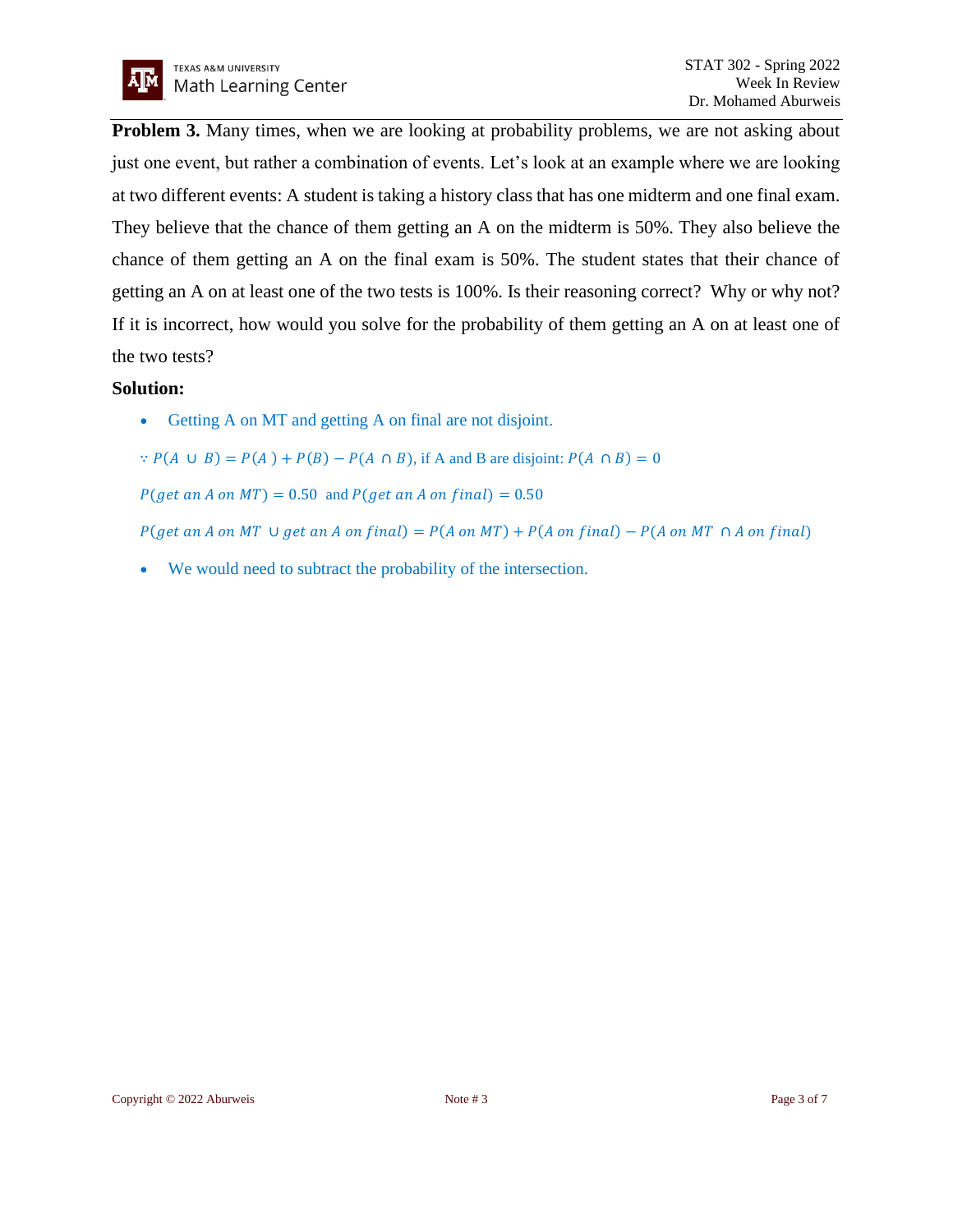**Problem 4.** Let's look at another example of a probability question involving two events. A software company provides an email filtering service to protect email users from spam. The company has advertised that their software is 95% accurate. This could mean one of four things. Listed below are the four things this could mean. Write out each as a conditional probability statement.

- **a.** 95% of the blocked emails are spam.
- **b.** 95% of spam emails are blocked.
- **c.** 95% of the valid emails are allowed through.
- **d.** 95% of the emails allowed through are valid.

#### **Solution:**

- **a.**  $P(S|B) = 0.95$  $S = Spam$   $S<sup>c</sup> = Valid$
- **b.**  $P(B|S) = 0.95$  $B = Blocked$   $B<sup>c</sup> = Allowed$

$$
P(B^c \mid S^c) = 0.95
$$

**d.**  $P(S^c | B^c) = 0.95$ 

**Problem 5.** While the most common die has six sides, there are a number of other varieties of die that are used in various games. One such die is the four-sided die. Assume we have two fair four-sided die, each labeled with the numbers from one to four.

- **a.** What do we mean by a fair die?
- **b.** What is the sample space for rolling one die?
- **c.** What is the sample space for rolling two die?
- **d.** Assume you roll both die and add them together. What is the sample space?
- **e.** Assume you roll both die and add them together. What is the probability the sum is greater than 6? It may be a good idea to use the sample space from part c to solve this.

#### **Solution:**

- **a.** Probability of each outcome is equal  $P(1) = P(2) = P(3) = P(4) = \frac{1}{4}$  $\frac{1}{4}$  = 0.25
- **b.**  $S = \{1,2,3,4\}$
- **c.**  $S = \{(1,1), (1,2), (1,3), (1,4), (2,1), (2,2), (2,3), (2,4), (3,1), (3,2), (3,3), (3,4), (4,1), (4,2), (4,3), (4,4)\}$
- **d.**  $S = \{2,3,4,5.6,7,8\}$
- **e.**  $P(\text{sum} > 6) = P(\text{sum} = 7 \cup \text{sum} = 8) = P(\text{sum} = 7) + P(\text{sum} = 8) = \frac{2}{3}$  $\frac{2}{16} + \frac{1}{16}$  $\frac{1}{16} = \frac{3}{16}$  $\frac{5}{16}$  = 0.1875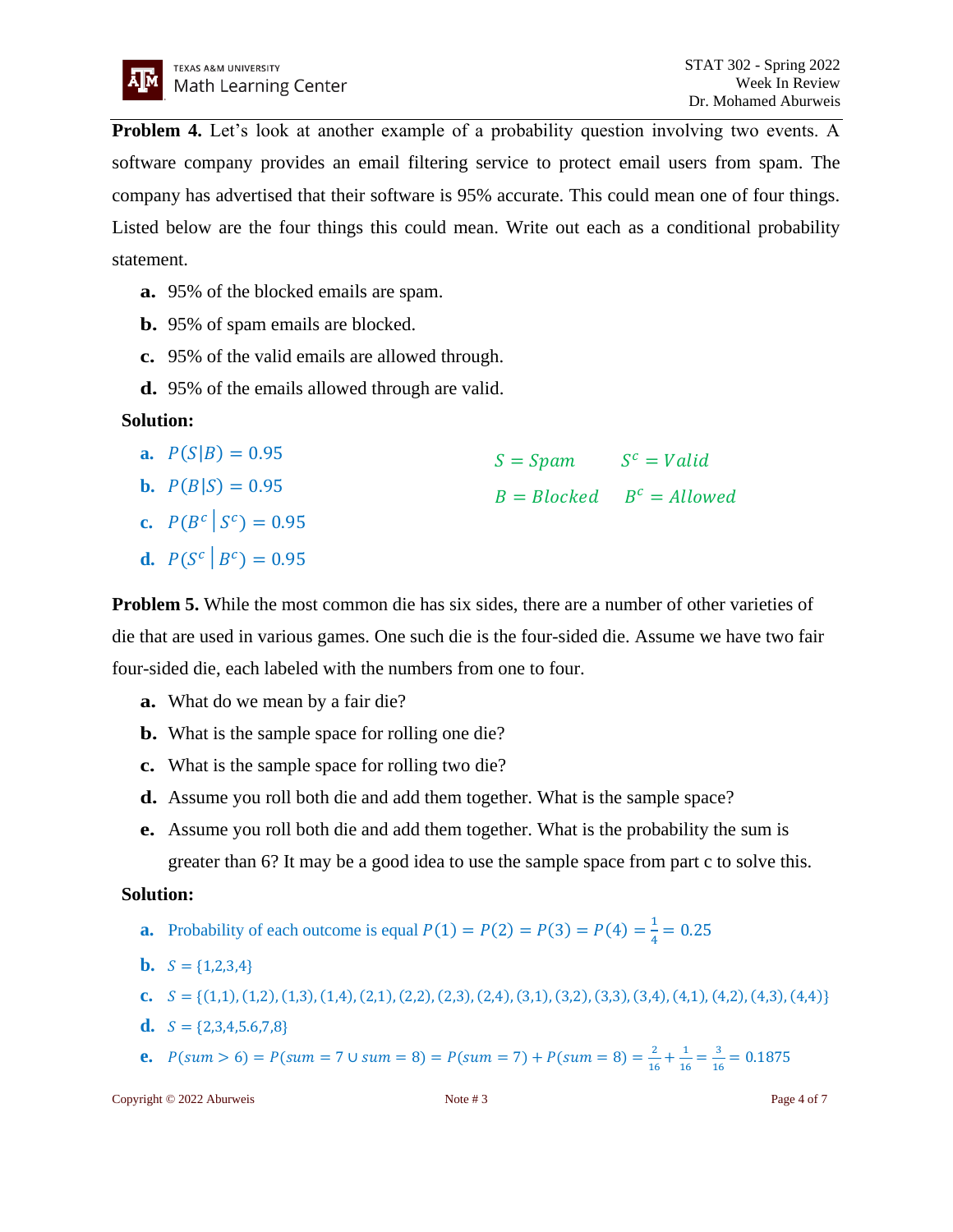

**Problem 6.** Many times, we organize our information about a random event by creating a table or diagram that describes the probability distribution. The table below shows the probability distribution of Educational Attainment for Americans 25 years and older in 2019, as reported by the Census Bureau.

|              | None   No HS Diploma   HS Diploma   Some College   Assoc.   Bach   Bach + |       |       |                                             |  |
|--------------|---------------------------------------------------------------------------|-------|-------|---------------------------------------------|--|
| P(x)   0.003 | 0.096                                                                     | 0.281 | 0.157 | $\vert 0.103 \vert 0.225 \vert 0.135 \vert$ |  |

- **a.** What type of variable is educational attainment?
- **b.** What two properties must be true for a probability distribution to be valid? Is this a valid probability distribution?
- **c.** What is the probability that a randomly selected person does not have a high school diploma?
- **d.** What is the probability that a randomly selected person has some college degree?

### **Solution:**

- **a.** Categorical ordinal
- **b.** Sum =1, Each probability is between 0 and 1. Yes, it is a valid probability distribution.
- **c.**  $P(diah't\ graduate\ HS) = P(none\cup no\ HS\ diploma) = P(none) + P(no\ HS\ diploma) =$  $0.003 + 0.096 = 0.099$
- **d.**  $P(\text{some college degree}) = P(\text{assoc.} \cup \text{bach} \cup \text{bach} +) = P(\text{assoc.}) + P(\text{bach}) +$

 $P(bach +) = 0.103 + 0.225 + 0.135 = 0.463$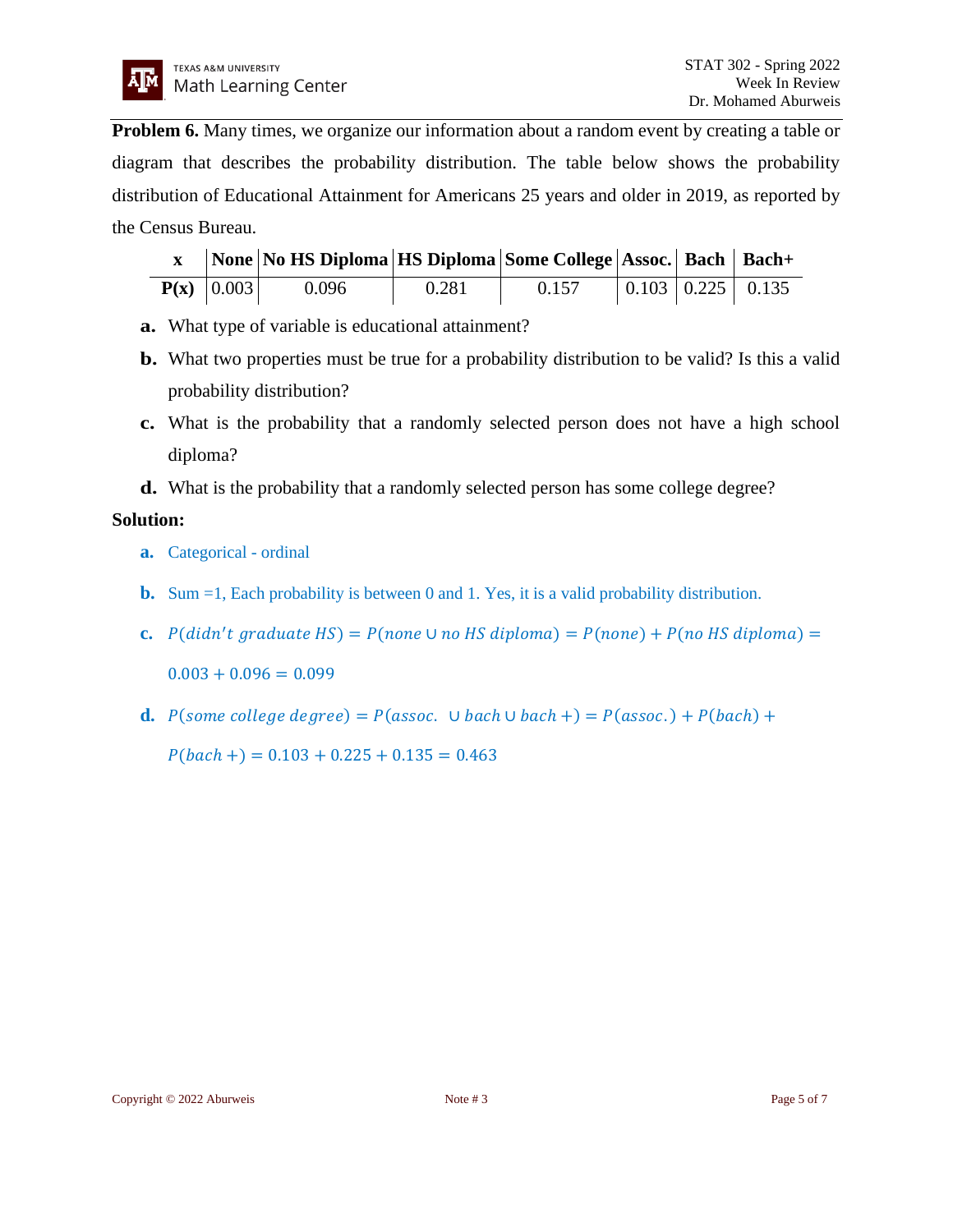**Problem 7.** Let's continue looking at the 2019 Educational Attainment data, however, now let's look at it split up by gender.

|                                      |             | None   No HS Diploma   HS Diploma   Some College   Assoc.   Bach   Bach +   Total |                |                |  |                                                                                                                    |  |
|--------------------------------------|-------------|-----------------------------------------------------------------------------------|----------------|----------------|--|--------------------------------------------------------------------------------------------------------------------|--|
| <b>Males</b><br><b>Females</b> 0.002 | $\pm 0.002$ | 0.048<br>0.047                                                                    | 0.141<br>0.140 | 0.075<br>0.082 |  | $\vert 0.045 \vert 0.107 \vert 0.063 \vert 0.482 \vert$<br>$\vert 0.058 \vert 0.118 \vert 0.072 \vert 0.518 \vert$ |  |
| <b>Total</b>                         | 0.004       | 0.095                                                                             | 0.281          | 0.157          |  | $\vert 0.103 \vert 0.225 \vert 0.135 \vert$                                                                        |  |

- **a.** Are having an associate's degree and being female mutually exclusive?
- **b.** What is the probability that a randomly selected person has an associate's degree or is a female?
- **c.** What is the probability that a randomly selected person has an associate's degree and is a female?
- **d.** What is the probability that a randomly selected female has an associate's degree?
- **e.** What is the probability that a randomly selected person has an associate's degree if they are a male?
- **f.** Does it appear as though gender and educational attainment are dependent or independent? Why?

## **Solution:**

**a.** Mutually exclusive/disjoint  $\rightarrow P$  (*intersection*) = 0

 $P(\text{female} \cap \text{accoc.}) = 0.058 \neq 0$  a person can be female and have an associate's

degree, so the events are not disjoint

- **b.**  $P(assoc. \cup female) = P(assoc.) + P(female) P(assoc. \cap female) = 0.103 + 0.518 0.000$  $0.058 = 0.563$
- **c.**  $P(\text{assoc.} \cap \text{female}) = 0.058$
- **d.**  $P(assoc. | female) = \frac{P(assoc. \cap female)}{P(female)}$  $\frac{(80c \cdot \cap female)}{P(female)} = \frac{0.058}{0.518}$  $\frac{0.036}{0.518} = 0.112$
- **e.**  $P(assoc. | male) = \frac{P(assoc. \cap male)}{P(mels)}$  $\frac{(300 \cdot \text{male})}{P(male)} = \frac{0.045}{0.482}$  $\frac{0.043}{0.482} = 0.093$
- **f.**  $\because P(assoc.) = 0.103$ ,  $P(assoc. | female) = 0.112$ ,  $P(assoc. | male) = 0.093$

we are not sure, there is a difference in  $P(assoc.)$  for different genders, it is a small difference based on a sample.

Copyright © 2022 Aburweis Note # 3 Note # 3 Page 6 of 7